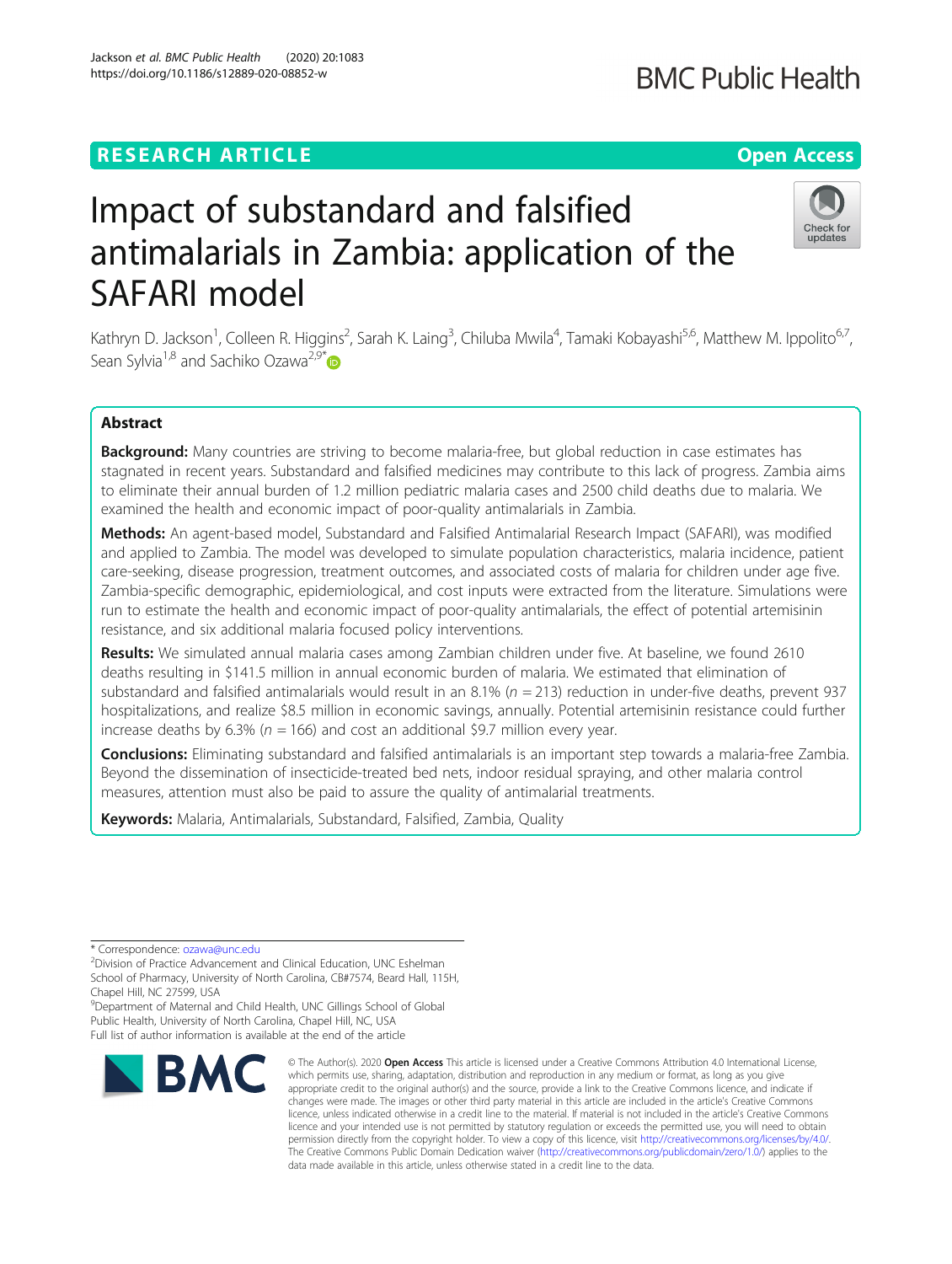# Background

Significant strides have been made to reduce the burden of malaria worldwide; yet global progress has stagnated in recent years [\[1](#page-8-0)]. The World Health Organization (WHO) estimates that nearly half of the world's population is at risk for malaria, where children under age five are the most vulnerable to the disease [\[2\]](#page-8-0).

In Zambia, an estimated 2.7 million cases of malaria due to Plasmodium falciparum (P. falciparum) occurred in 2018 [[3\]](#page-8-0). Malaria disproportionately affects Zambian children under five with around 1.2 million pediatric cases and 2500 children dying annually [[3](#page-8-0)–[6](#page-8-0)]. Since 2006, the Zambian government has made a concerted effort to reduce the incidence of malaria. The burden of malaria declined until 2009, after which there was an annual increase in the number of estimated cases until 2015, when it started to fall again [\[1](#page-8-0)]. In 2017, Zambia launched its National Malaria Elimination Strategic Plan with the goal of a malaria-free Zambia by 2021 [\[6](#page-8-0)].

A key component of Zambia's current multifaceted approach is to provide access to quality-assured antimalarial medicines  $[6]$  $[6]$  $[6]$ , which are prequalified by the WHO prequalification programme or authorized for use by the Zambia Medicines Regulatory Authority (ZAMRA) [\[7](#page-8-0)]. However, not all outlets where antimalarials are procured stock solely quality-assured products [[8\]](#page-8-0). In 2008, less than 5% of public facilities in Zambia were stocking non-quality assured artemisinin-based combination therapies (ACTs) [\[9](#page-8-0)]. Yet by 2014, non-quality assured medications rose to make up 31.6% of antimalarials stocked in public facilities in Zambia [[8\]](#page-8-0). This leaves room for potential sale and purchase of substandard and falsified medicines or degradation of non-quality-assured products.

As defined by the WHO and for the purposes of this paper, substandard medicines are "authorized medical products that fail to meet either quality standards, specifications, or both," and falsified medicines are medical products that "deliberately or fraudulently misrepresent their identity, composition, or source" [\[10](#page-8-0)]. Consuming substandard or falsified antimalarials can harm patients, leading to longer duration of illness, higher probability of severity, and greater selection for antimicrobial resistance. The economic consequences of these health effects impact patients through loss of income and payments for care induced by poor-quality medicines, and affect society through loss of productivity of patients who die prematurely or suffer from disability [[11\]](#page-8-0).

A recent meta-analysis revealed that 19.1% of antimalarials in low- and middle-income countries (LMICs) were substandard or falsified [[12](#page-8-0)]. However, data specific to the prevalence of substandard and falsified antimalarials in many LMICs is minimal, making the use of simulation modeling important in understanding and assessing the burden resulting from use of these products. In a review of six sub-Saharan African nations not including Zambia, the WHO found that 28.5% of antimalarial samples were non-complaint with quality specifications (with non-extreme and extreme deviations) and 11.6% of antimalarials were found to have extreme deviations [\[13](#page-9-0), [14](#page-9-0)]. In Zambia, one study found that 10.3% of antimalarials tested contained less than 80% of the la-beled active pharmaceutical ingredient [\[15](#page-9-0)]. Moreover, through post-market surveillance at hospitals in three provinces, ZAMRA found in 2019 that 22 of 125 (17.6%) essential medicine samples including antimalarials did not pass the Global Pharma Health Fund's Minilab tests [[16,](#page-9-0) [17\]](#page-9-0).

Previous analyses across Sub-Saharan Africa found that deaths due to substandard and falsified antimalarials comprise between 3.8 and 8.9% of malaria deaths relating to cases seeking treatment [[18\]](#page-9-0). Country level analyses have demonstrated that substandard and falsified antimalarials contribute substantially to the pediatric malaria burden in both Nigeria and Uganda [\[19](#page-9-0), [20](#page-9-0)]. While existing literature on antimalarials in Zambia emphasizes the cost-effectiveness of treating malaria with ACTs [\[21\]](#page-9-0), to the best of our knowledge no study has yet examined the economic impact of substandard and falsified antimalarials in Zambia. This study attempts to understand the health and economic impact due to consumption of substandard and falsified antimalarials by children in Zambia.

# **Methods**

# Agent-based model simulation

The Substandard and Falsified Antimalarial Research Impact (SAFARI) model was developed to estimate the health and economic impact of substandard and falsified antimalarials among children under five by simulating population characteristics, malaria incidence, patient care-seeking, disease progression, treatment outcomes, and associated costs [[19](#page-9-0), [20](#page-9-0), [22\]](#page-9-0). The SAFARI model is an agent-based model implemented in Python. We developed the SAFARI model and have applied it to other countries in Sub-Saharan Africa in the past [\[19](#page-9-0), [20,](#page-9-0) [22](#page-9-0)]. Methods underscoring the SAFARI model have been published previously [\[19](#page-9-0)]. We outline the key methods here, with descriptions of the alterations and assumptions made for the Zambian context. The main demographic, epidemiological, and cost inputs are presented in Table [1.](#page-2-0)

A flow diagram in Fig. [1](#page-4-0) depicts the movement of child agents through the SAFARI model for Zambia. The model simulates 25,000 child agents over a one-year time horizon accounting for care-seeking and average duration of symptoms. The model is run in five-day increments to match the reported average duration of an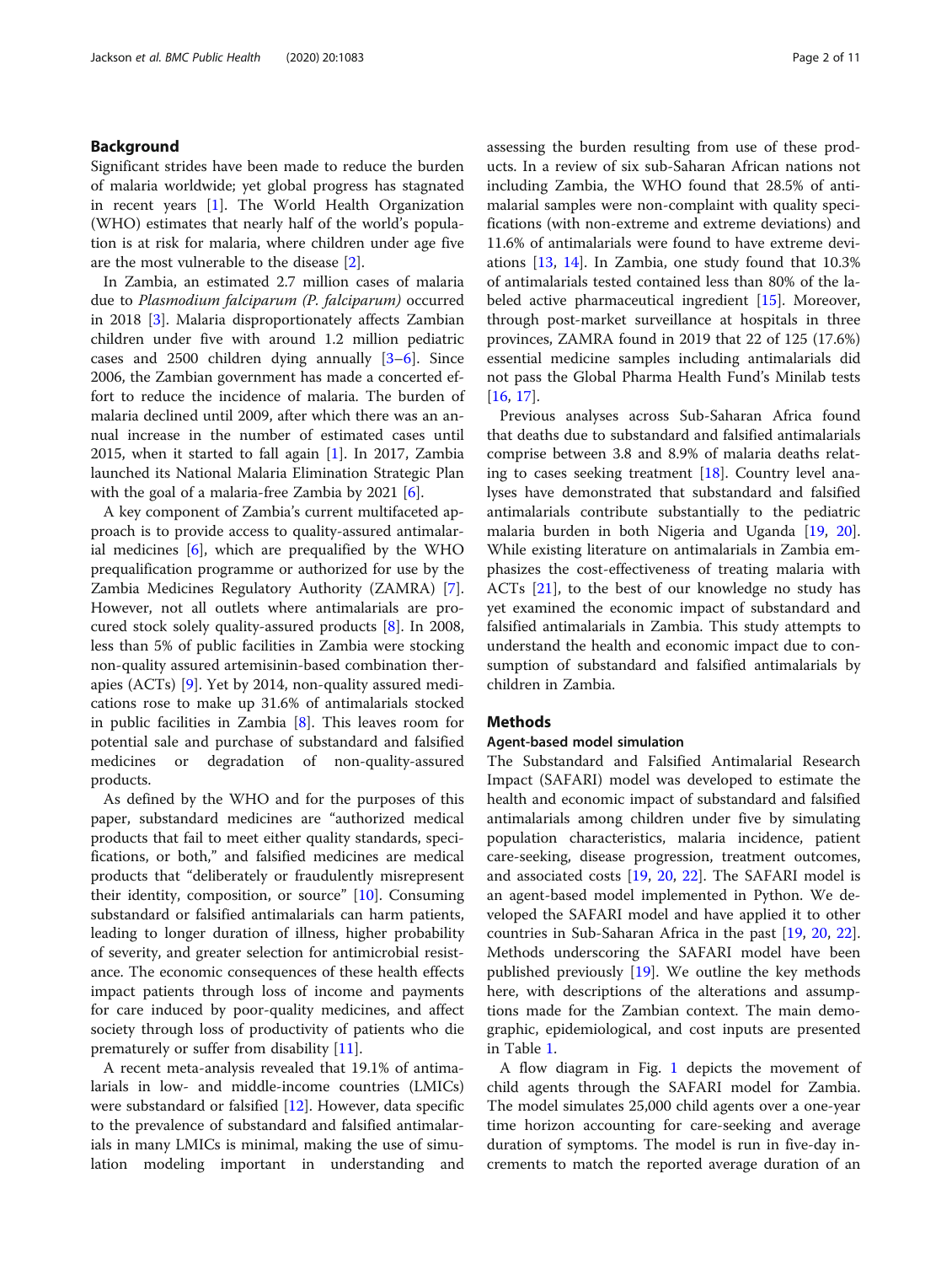#### Table 1 SAFARI Model Inputs for Zambia

<span id="page-2-0"></span>

| Model Input                                                                      | <b>Point Estimate</b> | Range/SD            | Source                                                                                                      |
|----------------------------------------------------------------------------------|-----------------------|---------------------|-------------------------------------------------------------------------------------------------------------|
| Demographic & Epidemiological Data                                               |                       |                     |                                                                                                             |
| < 5 Population At Risk                                                           | 2,750,360             |                     | President's Malaria Initiative 2019 [6]                                                                     |
| Untreated Case Progression to Severe                                             | 0.13                  | $0.07 - 0.30$       | Lubell 2011 [23]                                                                                            |
| Treatment Failure Progression to Severe                                          | 0.02                  |                     | Lubell 2011 [23]                                                                                            |
| Inpatient Case Fatality Rate                                                     | 0.08                  |                     | Camponovo 2017 [24]                                                                                         |
| Case Fatality Rate Outside of Hospital                                           | 0.15                  |                     | Camponovo 2017 [24]                                                                                         |
| Inpatient Severe Case Rate of NS                                                 | 0.032                 | 0.0014              | Lubell 2011 [23]                                                                                            |
| Care-Seeking Behavior (%)                                                        |                       |                     |                                                                                                             |
| <b>Public Facilities</b>                                                         | 67.5%                 |                     | Zambian DHS 2018 [25]                                                                                       |
| Private Facilities                                                               | 4.6%                  |                     | Zambian DHS 2018 [25]                                                                                       |
| Pharmacies                                                                       | 0.3%                  |                     | Zambian DHS 2018 [25]                                                                                       |
| Drug Stores                                                                      | 0.8%                  |                     | Zambian DHS 2018 [25]                                                                                       |
| <b>CHWs</b>                                                                      | 3.0%                  |                     | Zambian DHS 2018 [25]                                                                                       |
| Self/Neighbors                                                                   | 9.2%                  |                     | Zambian DHS 2018 [25]                                                                                       |
| No Treatment                                                                     | 14.6%                 |                     | Zambian DHS 2018 [25]                                                                                       |
| Probability facility has antimalarial in stock                                   |                       |                     |                                                                                                             |
| <b>Public Facilities</b>                                                         | 99.8%                 |                     | ACTwatch 2014 [8]                                                                                           |
| Private Facilities                                                               | 90.5%                 |                     | ACTwatch 2014 [8]                                                                                           |
| Pharmacies                                                                       | 88.8%                 |                     | ACTwatch 2014 [8]                                                                                           |
| Drug Stores                                                                      | 92.1%                 |                     | ACTwatch 2014 [8]                                                                                           |
| <b>Medication Effectiveness</b>                                                  |                       |                     |                                                                                                             |
| <b>ACTs Effectiveness</b>                                                        | 0.962                 | 0.044               | Nambozi 2011, Bassat 2009, 4ABC 2011,<br>Hamainza 2014, Pekyi 2016, Chanda<br>2006, Depoortere 2005 [26-32] |
| SP Effectiveness                                                                 | 0.759                 | $0.741 - 0.905$     | Depoortere 2005 [31]                                                                                        |
| Other Drug Effectiveness                                                         | 0.88                  | 0.041               | Yeka 2013, Verret 2011 [33, 34]                                                                             |
| <b>Substandard and Falsified Parameters</b>                                      |                       |                     |                                                                                                             |
| Proportion of SF Antimalarials (API > 85%)                                       | 0.103                 |                     | Bate 2010 [15]                                                                                              |
| Increase in Probability of Transitioning to<br>Severe Malaria if Receive SF Drug | 50%                   |                     | Assumption                                                                                                  |
| <b>Treatment Adherence</b>                                                       |                       | Coefficient         |                                                                                                             |
| Good: Probably Adherent                                                          | 0.3940                | 1                   | Depoortere 2004 [35]                                                                                        |
| Fair: Perhaps Not Adherent                                                       | 0.3940                | 0.5                 | Depoortere 2004 [35]                                                                                        |
| Poor: Definitely Not Adherent                                                    | 0.2120                | $\mathsf{O}\xspace$ | Depoortere 2004 [35]                                                                                        |
| <b>Patient Costs for Drugs</b>                                                   |                       |                     |                                                                                                             |
| <b>Public Facilities</b>                                                         |                       |                     |                                                                                                             |
| Average Costs of ACTs                                                            | \$0.00                |                     | ACTwatch 2014 [8]                                                                                           |
| Average Costs of SP                                                              | \$0.00                |                     | ACTwatch 2014 [8]                                                                                           |
| Average Costs of Other Treatments                                                | \$0.00                |                     | ACTwatch 2014 [8]                                                                                           |
| <b>Private Facilities</b>                                                        |                       |                     |                                                                                                             |
| Average Costs of ACTs                                                            | \$5.23                | $$2.09 - $12.81$    | ACTwatch 2014 [8]                                                                                           |
| Average Costs of SP                                                              | \$0.65                | $$0.33 - $1.96$     | ACTwatch 2014 [8]                                                                                           |
| Average Costs of Other Treatments                                                | \$5.23                | $$0.00 - $8.24$$    | ACTwatch 2014 [8]                                                                                           |
| <b>Pharmacies</b>                                                                |                       |                     |                                                                                                             |
| Average Costs of ACTs                                                            | \$5.23                | $$3.92 - $7.85$     | ACTwatch 2014 [8]                                                                                           |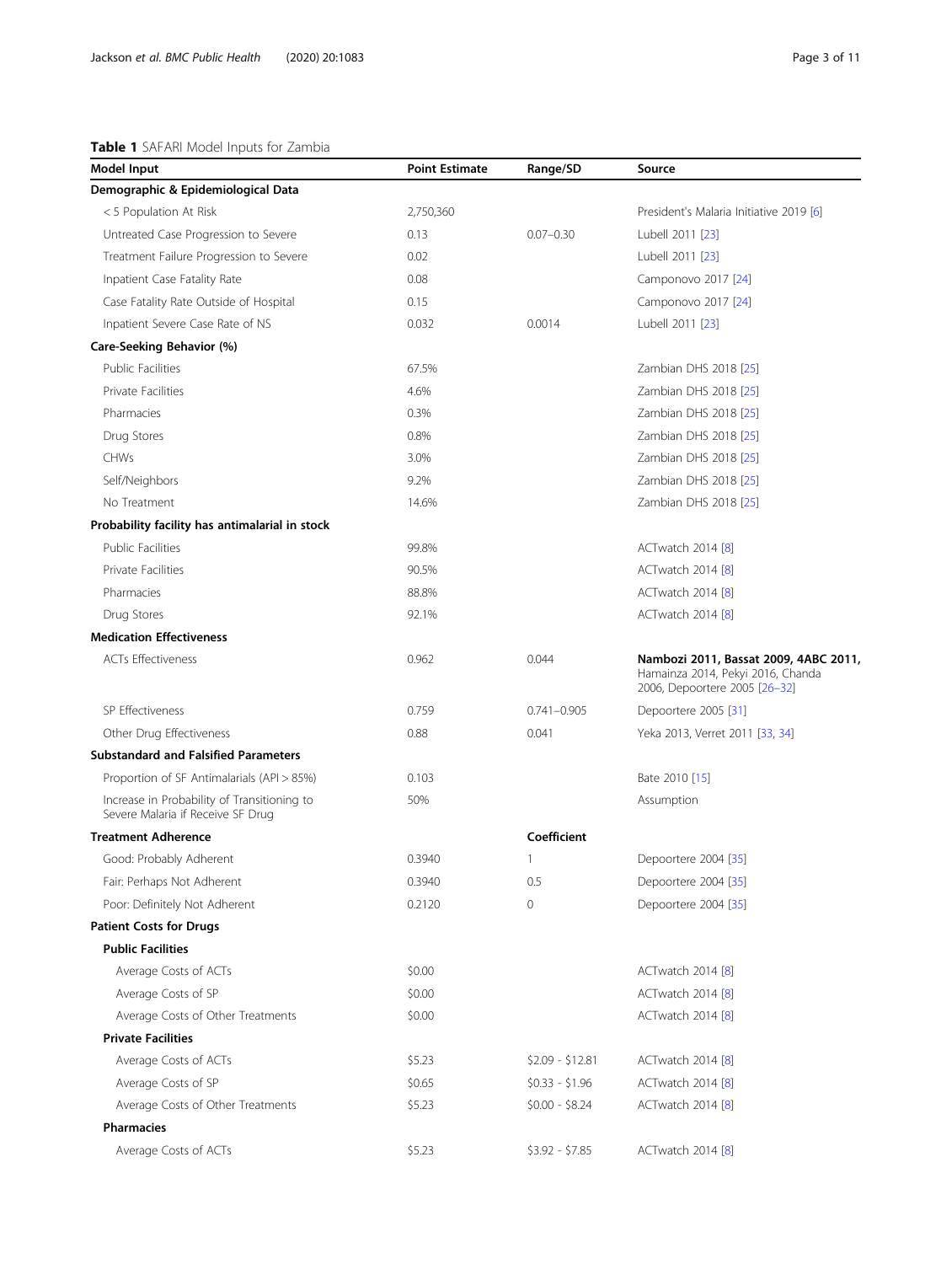#### Table 1 SAFARI Model Inputs for Zambia (Continued)

| Model Input                                          | <b>Point Estimate</b>     | Range/SD                   | Source                                    |  |
|------------------------------------------------------|---------------------------|----------------------------|-------------------------------------------|--|
| Average Costs of SP                                  | \$0.33                    | $$0.26 - $0.65$            | ACTwatch 2014 [8]                         |  |
| Average Costs of Other Treatments                    | \$5.49                    | $$3.84 - $5.49$            | ACTwatch 2014 [8]                         |  |
| <b>Drug Stores</b>                                   |                           |                            |                                           |  |
| Average Costs of ACTs                                | \$1.96                    | $$1.31 - $3.14$            | ACTwatch 2014 [8]                         |  |
| Average Costs of SP                                  | \$0.39                    | $$0.26 - $0.39$            | ACTwatch 2014 [8]                         |  |
| Average Costs of Other Treatments                    | \$1.37                    | $$0.00 - $0.00$            | ACTwatch 2014 [8]                         |  |
| <b>Other Costs to Patients</b>                       |                           |                            |                                           |  |
| Transport Costs (Public, Private)                    | \$2.51                    | $$1.25 - $6.26$            | Aspler 2008 [36]                          |  |
| Transport Costs (Pharmacies, Drug Stores)            | \$0.25                    |                            | Assumption based on: Aspler 2008 [36]     |  |
| Costs of Special Food for Children                   | \$3.12<br>$$0.96 - $6.26$ |                            | Aspler 2008 [36]                          |  |
| Costs per Pediatric Malaria Hospitalization          | \$10.56<br>\$2.69         |                            | WHO CHOICE 2010 [37]                      |  |
| Productivity Loss per Sick Day                       | \$3.21                    |                            | Calculation based on World Bank 2019 [38] |  |
| Productivity Loss from Death, Discounted at 3%       | \$30,155.30               |                            | Calculation based on World Bank 2019 [38] |  |
| NS Disability Productivity Loss, Discounted at 3%    | \$12,477.37               |                            | Calculation based on World Bank 2019 [38] |  |
| <b>Facility Costs</b>                                |                           |                            |                                           |  |
| Facility Costs per Testing                           | \$0.96                    | \$0.21                     | Chanda 2009 [39]                          |  |
| Facility Costs per ACTs                              | \$0.50<br>\$2.00          |                            | Chanda 2007 [40]                          |  |
| Facility Costs per SP                                | \$0.27                    | \$0.06<br>Chanda 2007 [40] |                                           |  |
| Facility Costs per Other Treatments                  | \$0.11                    |                            | Calculation                               |  |
| Public Facility Costs per Consultation               | \$6.40                    | \$1.51                     | Chanda 2007 [40]                          |  |
| Facility Costs per Pediatric Malaria Hospitalization | \$84.07                   | \$6.72                     | Comfort 2014 [41]                         |  |
| Costs per CHW Treatment                              | \$1.01                    | \$0.19                     | Chanda 2011 [42]                          |  |
| Costs per CHW Testing                                | \$3.14                    | \$0.79                     | Haimanza 2014 [43]                        |  |
| Costs per CHW Visit                                  | \$3.32                    | \$0.79                     | Chanda 2011 [42]                          |  |

ACTs artemisinin-based combination therapies, API active pharmaceutical ingredient, CHWs community health workers, DHS demographic and health survey, NS neurologic sequelae, SD standard deviation, SF substandard or falsified, SP sulfadoxine-pyrimethamine, WHO World Health Organization

uncomplicated P. falciparum malaria case. All child agents begin healthy and then move through the disease and care-seeking simulations. If the child agent becomes infected and symptomatic, the model simulates treatment at one of six care-seeking locations (public facility, private facility, pharmacies, drug stores, community health workers or self-medication including receiving medicines from friends/neighbors) or the progression of disease without seeking care.

Antimalarial treatment available in each location is simulated based on the market share of three medicines: ACTs, sulfadoxine-pyrimethamine (SP), or other treatments (e.g. quinine). In Zambia, 97.4% of the pediatric population receive ACTs and 1.3% receive SP and 1.3% received another drug (quinine, chloroquine, other antimalarial) for treatment of uncomplicated malaria based on data from the Demographic and Health Survey (DHS) [\[25](#page-9-0)]. The recommended treatment for pediatric malaria is artemether-lumefantrine branded as Coartem, which is available for free in public facilities. We simulated that each care location could run out of stock of antimalarials using facility specific probabilities of having ACTs in stock, derived from national stock availability data from ACTwatch [[8\]](#page-8-0). At the end of a five-day period, child agents who are healthy, infected and asymptomatic, or infected and symptomatic return to the start of the model. Those who have progressed to a severe case face a probability of death according to case fatality rates from the literature and are removed from the model simulation, or face a probability of suffering from neurological sequelae [[23](#page-9-0), [24](#page-9-0)].

# Demographic, epidemiologic, and cost data inputs

One of the benefits of agent-based models is the ability to assign demographic characteristics, individual incidence, and individual care-seeking rates to each child agent. Demographic characteristics such as age, socioeconomic status, mother's education, urban/rural residence, and region (zones) were assigned to child agents based on the reported national prevalence in Zambia, retrieved from the 2018 Zambia DHS and the 2018 Malaria Indictor Survey (MIS) [\[25](#page-9-0)]. Individual incidence and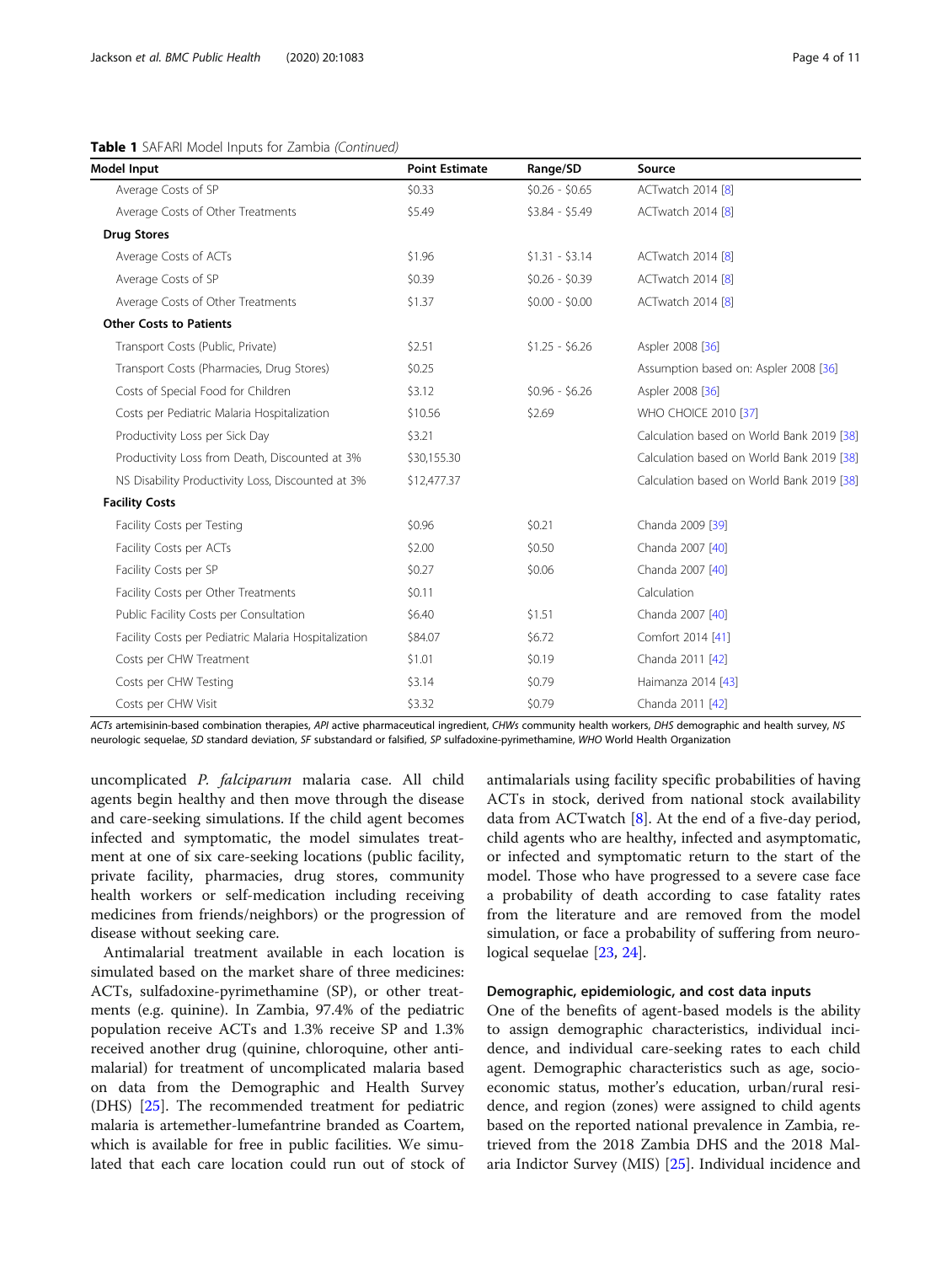<span id="page-4-0"></span>

care-seeking probabilities were calculated for each child agent based on the combination of these characteristics, allowing for variation in the model and facilitating outputs to be examined on a more granular level.

Electronic databases (PubMed, Google Scholar, and EBSCOhost) were searched for published literature related to antimalarials, medicine quality, pediatric malaria, and costs of care to identify model inputs specific to Zambia. Gray literature was used to isolate additional inputs from sources such as ACTwatch, the Zambia DHS/MIS, the World Malaria Report, and the Worldwide Antimalarial Resistance Network (WWARN) [\[1,](#page-8-0) [8](#page-8-0), [25](#page-9-0), [44](#page-9-0)]. In order to account for the natural variation in epidemiologic and cost inputs, these inputs were sampled from specified distributions using means and standard deviations from the literature across 10,000 model runs. Cost inputs were ranged across beta distributions and epidemiological inputs were ranged using gamma distributions. All costs are reported in 2018 USD (\$). Costs in Zambian Kwacha were inflated from various years to 2018 Kwacha using Zambia's inflation rates and converted to 2018 USD using exchange rates from the U.S. Treasury [[45](#page-9-0), [46\]](#page-9-0).

Treatment efficacy for each antimalarial and prevalence of substandard and falsified medicines for Zambia were obtained via the WWARN database [[26](#page-9-0)–[34](#page-9-0), [44](#page-9-0)]. Due to a small number of available studies on efficacy of quinine in children under five in Zambia, regional studies were utilized for child agents who received treatments other than ACTs or SP (approximately 2.9% of cases) [\[32](#page-9-0)–[34\]](#page-9-0). To account for the increase in adverse outcomes caused by substandard or falsified antimalarials, it was assumed that patients who received poor-quality antimalarials faced a 50% increase in the probability of developing severe malaria within a week of receiving treatment, reflecting the impact of reduced efficacy of antimalarials with lower amounts of active pharmaceutical ingredients  $[18]$ . Each child agent in the model was assigned a probability of treatment adherence, which affected treatment success [\[35\]](#page-9-0). Treatment outcomes for each child agent in the model were determined based on individual treatment adherence rates, treatment efficacy by medication, and quality of obtained antimalarials.

#### Health and economic outputs

Primary outputs of the model are estimates of the health impact, direct costs, and productivity losses attributable to substandard and falsified antimalarials among children under five in Zambia. The health impact is presented as numbers of uncomplicated and severe cases, cases of neurological sequelae, and deaths due to malaria. Economic outputs report direct costs, which include costs for transportation, testing, drugs, consultation, and hospitalization, as well as productivity losses [[23,](#page-9-0) [36](#page-9-0), [37,](#page-9-0) [39](#page-9-0)–[43](#page-9-0)]. Productivity losses are calculated from Zambia's Gross Domestic Product (GDP) per capita, and are broken into shortterm losses, which include time lost by care-takers, and long-term losses over a lifetime due to children suffering from malaria-induced disabilities or premature deaths [[38](#page-9-0)]. Future long-term productivity losses were discounted at 3%. At public facilities, direct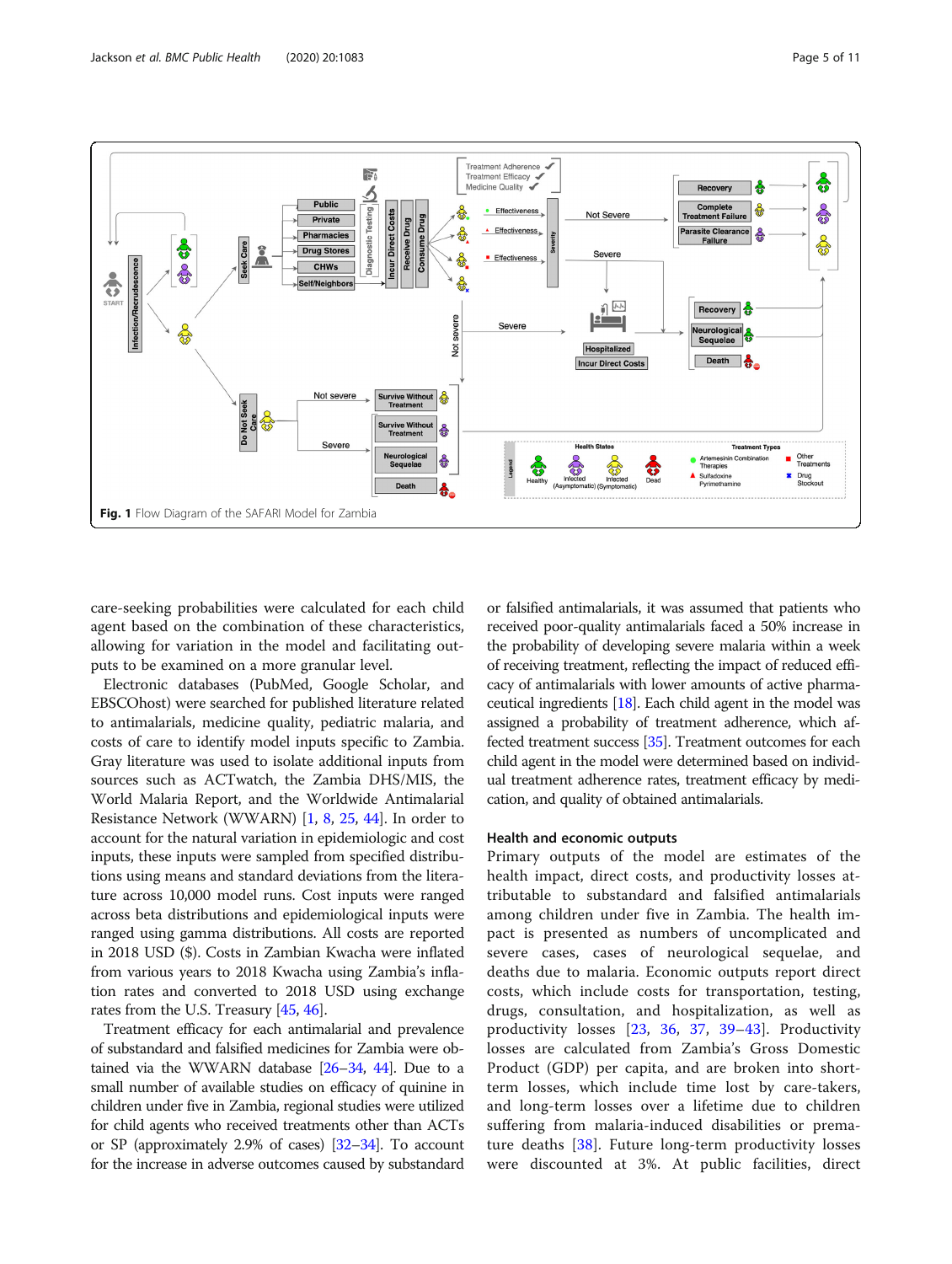costs were further separated into those paid by patient families out-of-pocket versus those incurred by public facilities.

# Scenario analyses

We analyzed the effect of substandard and falsified antimalarials among the under-five population by simulating three antimalarial quality scenarios. First, we estimated the burden of malaria in Zambia and utilized this scenario as our baseline estimate. We then isolated the effect of substandard and falsified antimalarials on the health and economic impact of malaria that is due to 10.3% prevalence of poor-quality antimalarials [[15\]](#page-9-0). In order to address the uncertainty around the prevalence of substandard and falsified antimalarials, we also examined a scenario in which Zambia experienced 19.1% prevalence of substandard and falsified antimalarials, which is the average across all LMICs [\[12](#page-8-0)]. These two scenarios (10.3 and 19.1% prevalence) provide a range for the possible impact of poor-quality antimalarials in the country, given the limited evidence on the prevalence of substandard and falsified antimalarials in Zambia. We additionally examined the hypothetical implications of P. falciparum, the parasite causing almost all malaria cases in Zambia, potentially developing resistance to ACTs. To simulate this scenario, we reduced the effectiveness of ACTs to that of less effective treatment (SP), and prolonged the illness for each child agent taking ACTs by 5 days, to reflect the increase in illness duration likely associated with antimalarial resistance [\[47](#page-9-0)]. This scenario was compared to the baseline scenario to estimate the additional impact of potential antimalarial resistance.

Lastly, we implemented six scenario analyses simulating proposed interventions to assess their impact on malaria outcomes in Zambia. These scenarios included: 1) no antimalarial stock-outs in any facilities; 2) no antimalarial stock-outs in public facilities; 3) no antimalarial stock-outs in private facilities; 4) replacement of other treatment alternatives with ACTs; 5) increasing the percentage of individuals seeking health care by 20% among those currently not seeking care; and 6) having no substandard or falsified antimalarials. Each scenario was examined separately, holding all other inputs constant as baseline, in order to understand the impact of the policy options.

# Results

Findings on the health and economic impact of substandard and falsified antimalarials in Zambia are summarized in Table [2.](#page-6-0) With an under-five population of 2.8 million in Zambia [\[48](#page-9-0)], the baseline model simulated 1.2 million cases of malaria annually in Zambian children under five. Of the total cases, we simulated that 11, 071 cases (95% confidence interval (CI) 11,039 – 11,103) resulted in hospitalizations, 295 cases (95% CI 291–299) suffered from neurological sequelae, and 2610 cases (95% CI 2598 – 2622) resulted in death, annually. The total estimated annual economic impact of malaria in children under-five in Zambia was \$141.5 million (95% CI \$141.0 – \$141.9 million), with \$114.6 million (95% CI \$114.2 – \$115.0 million) attributed to productivity losses, and \$11.7 million (95% CI \$11.5 – \$11.9 million) in direct costs for health care.

Across 10,000 model runs, the burden of malaria attributable to substandard and falsified antimalarials was estimated at 213 (95% CI 212–213) deaths and 937 (95% CI 937–938) child hospitalizations every year, given a 10.3% prevalence of substandard and falsified antimalarials. In other words, if substandard and falsified antimalarials are replaced by high-quality ones, Zambia could experience an 8.2% reduction in under-five deaths (213 fewer deaths), observe a 8.5% reduction in the number of hospitalizations (937 fewer hospitalizations) and realize \$8.5 (95% CI \$8.5 – \$8.6) million in total economic savings including averting direct costs to patients and the government, as well as preventing productivity losses due to death or life lived with disability.

Given the uncertainty in the prevalence of substandard and falsified medicines in Zambia, we simulated a further scenario in which the prevalence of poor-quality antimalarials in Zambia was as high as the LMIC-wide average of 19.1%. In this scenario, a significantly higher health and economic impact was found to be attributable to poor-quality antimalarials. Annually, a 19.1% prevalence of substandard and falsified antimalarials would result in \$14.5 (95% CI \$14.5 – \$14.5) million in costs, lead to 365 (95% CI 365–366) under-five deaths, and be responsible for 1643 (95% CI 1643 – 1644) pediatric hospitalizations.

We also examined the hypothetical impact of antimalarial resistance in Zambia. In the event that effectiveness of ACTs, the recommended treatment for malaria, is reduced to that of other treatments with less effective antimalarials (SP) and prolonged duration of illness, we simulated that Zambia would see an increase of 166 (95% CI 165–166) deaths (6.3%), and 1048 (95% CI 1048–1048) under-five hospitalizations (9.5%), annually. The resulting economic impact would be \$9.7 (95% CI \$9.6 – \$9.7) million per year, with \$7.7 (95% CI \$7.7 – \$7.7) million attributed to productivity losses.

Table [3](#page-6-0) presents the results of six intervention scenarios, which improve stock-outs, antimalarial quality, and access to care. We found that removing substandard and falsified medications (assuming prevalence at 10.3%) had the second-greatest impact, following increasing the number of children who seek care for malaria. If 20% of children who did not seek care for malaria sought care,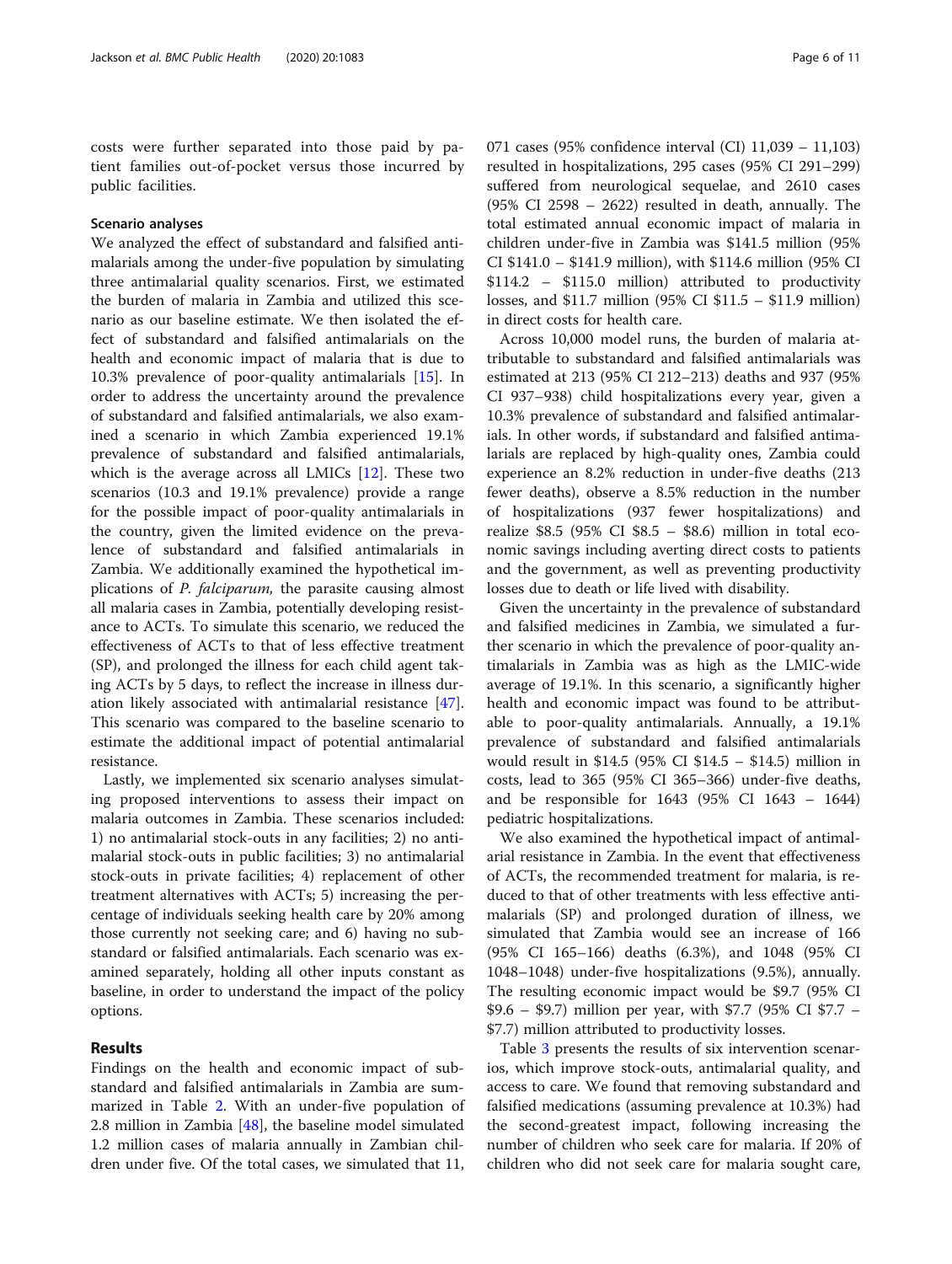<span id="page-6-0"></span>

|  | <b>Table 2</b> Comparison of the Health and Economic Impact of Scenarios including SF Antimalarials |  |
|--|-----------------------------------------------------------------------------------------------------|--|
|  |                                                                                                     |  |

|                                    | Total Burden of Malaria with<br>an SF Prevalence at 10.3% |                                 | Savings by<br>eliminating 10.3%<br>prevalence of SF<br>Antimalarials |      | Total burden of SF<br>Antimalarials with SF<br>Prevalence of 19.1% |                  | Antimalarial<br>Resistance Scenario |         |
|------------------------------------|-----------------------------------------------------------|---------------------------------|----------------------------------------------------------------------|------|--------------------------------------------------------------------|------------------|-------------------------------------|---------|
|                                    | Burden                                                    | 95% CI                          | Impact                                                               | $\%$ | Impact                                                             | $%$ <sup>a</sup> | Impact                              | % Diff. |
| Average cases                      | 1,216,454                                                 | $(1,216,231 - 1,216,676)$       |                                                                      |      |                                                                    |                  |                                     |         |
| Average deaths                     | 2610                                                      | (2598 - 2622)                   | 213                                                                  | 8.2% | 365                                                                | 13.2%            | 166                                 | 6.3%    |
| Average hospitalizations           | 11,071                                                    | $(11,039 - 11,103)$             | 937                                                                  | 8.5% | 1643                                                               | 14.0%            | 1048                                | 9.5%    |
| Average cases of NS                | 295                                                       | $(291 - 299)$                   | 9                                                                    | 3.1% | 11                                                                 | 3.8%             | 19                                  | 6.5%    |
| Total economic impact              | \$141,470,907                                             | $(141,037,214 - 141,904,600)$   | \$8,541,887                                                          | 6.0% | \$14,465,329                                                       | 9.8%             | \$9,662,235                         | 6.8%    |
| Facility costs                     | \$15,174,357                                              | $(15, 134, 100 - 15, 214, 614)$ | \$\$411,098                                                          | 2.7% | \$637,725                                                          | 4.1%             | \$1,266,646                         | 8.3%    |
| Out-of-pocket costs                | \$11,699,978                                              | $(11,536,334 - 11,863,623)$     | \$423,151                                                            | 3.6% | \$478,061                                                          | 4.1%             | \$677,144                           | 5.8%    |
| Total productivity losses          | \$114,596,572                                             | $(114,200,504 - 114,992,639)$   | \$7,707,639                                                          | 6.7% | \$13,349,543                                                       | 11.1%            | \$7,718,445                         | 6.7%    |
| Short-term productivity losses     | \$25,162,247                                              | $(25,090,781 - 25,233,713)$     | \$531,091                                                            | 2.1% | \$1,021,167                                                        | 4.0%             | \$2,053,261                         | 8.2%    |
| Total lifetime productivity losses | \$89,434,325                                              | $(89,044,819 - 89,823,831)$     | \$7,176,548                                                          | 8.0% | \$12,328,376                                                       | 13.0%            | \$5,665,184                         | 6.3%    |

 $CI$  confidence interval, NS neurologic sequelae, SF substandard and falsified

<sup>a</sup>Percentage of the total burden of malaria when SF prevalence is 19.1%

we simulated economic savings of \$12.7 (95% CI \$12.7 – \$12.7) million, assuming that the supply of antimalarials can rise with increased demand, maintaining the same proportion of quality-assured antimalarials. We estimated that removing stock-outs had a smaller effect than improving the quality of antimalarial medications. If stock-outs were eliminated in both the public and private sector maintaining the same proportion of qualityassured vis-à-vis non-quality assured antimalarials, this is estimated to reduce under-five deaths by 5.4% (141 fewer deaths; 95% CI 141–141) and result in economic savings of \$5.5 (95% CI \$5.5 – \$5.5) million annually.

# Discussion

Our SAFARI model results highlight the importance of eliminating substandard and falsified antimalarials in

Zambia to reach the goal of malaria elimination by 2021. Compared to the LMIC-wide average prevalence of substandard and falsified antimalarials (19.1%), our results indicate that maintaining a lower prevalence (10.3%) of substandard and falsified medicines would mean a difference of 153 lives and \$5.9 million in costs annually in Zambia. Based on the model, eliminating all substandard and falsified antimalarials in Zambia will result in an additional \$8.5 million in economic savings, 937 fewer hospitalizations, and save 213 children's lives every year.

At present, 80.6% of households in Zambia have access to at least one form of vector control, involving indoor residual spraying or insecticide-treated bed nets [\[5](#page-8-0)]. While vector control programs can reduce the incidence of malaria, access to quality-assured antimalarials is essential to stop the spread of disease when people acquire

|  |  |  | Table 3 Impact of Intervention Scenarios Compared to Baseline |  |  |  |
|--|--|--|---------------------------------------------------------------|--|--|--|
|--|--|--|---------------------------------------------------------------|--|--|--|

|                                                | Deaths | Total Economic Impact |                                                                 | <b>Total Productivity Losses</b> |                                    |  |
|------------------------------------------------|--------|-----------------------|-----------------------------------------------------------------|----------------------------------|------------------------------------|--|
|                                                |        | Estimate              | 95% CI                                                          | Estimate                         | 95% CI                             |  |
| Baseline                                       | 2610   | \$141,470,907         | (141,037,214 to 141,904,600)                                    | \$114,596,572                    | (114,200,504 to 114, 992,639)      |  |
| No SF Antimalarials <sup>a</sup>               | $-213$ | $-$ \$8,541,887       | $(-\frac{2}{3}, 547, 760)$ to $-\frac{2}{3}, 536, 014)$         | $-57,707,639$                    | $(-57,713,090$ to $-57,702,188)$   |  |
| No stock-outs all outletsb,c                   | $-141$ | $-$ \$5,471,452       | $(-\$5,490,113$ to $-\$5,452,791)$                              | $-55,092,216$                    | $(-55,109,558$ to $-55,074,874)$   |  |
| No public stock-outs <sup>c</sup>              | $-69$  | $-52,920,369$         | $(-\frac{2}{52}, 926, 294 \text{ to } -\frac{2}{52}, 914, 444)$ | $-$ \$2,534,053                  | $(-\$2,539,559$ to $-\$2,528,548)$ |  |
| No private stock-outs <sup>c</sup>             | $-18$  | $-5729,901$           | $(-\frac{5735.857}{10} - \frac{5723.945}{10})$                  | $-5584,179$                      | $(-5589,739$ to $-5578,620)$       |  |
| Only ACTs are available <sup>d</sup>           |        | $-556.718$            | $(-562,749$ to $-550,688)$                                      | \$85,065                         | (\$79,476 to \$90,654)             |  |
| Increase in care seeking habits <sup>c,e</sup> | $-345$ | $-512,713,276$        | $(-512, 719, 093$ to $-512, 707, 459)$                          | $-$ \$12,466,581                 | (-\$12,471,928 to -\$12,461,234)   |  |

ACTs artemisinin-based combination therapies, CI confidence interval, SF substandard and falsified

Simulated the prevalence of substandard and falsified antimalarials at 10.3%

<sup>b</sup>This includes public and private hospitals, pharmacies, general retailers, and drug stores

c These scenarios assumed that supply of antimalarials would increase to meet the demand, keeping the proportion of substandard and falsified antimalarials and the mix of available antimalarials the same as baseline

<sup>d</sup>This scenario was not statistically significantly different from baseline given high ACT availability at 97.4%

e<sub>20%</sub> of those who did not seek care for child malaria were assumed to seek care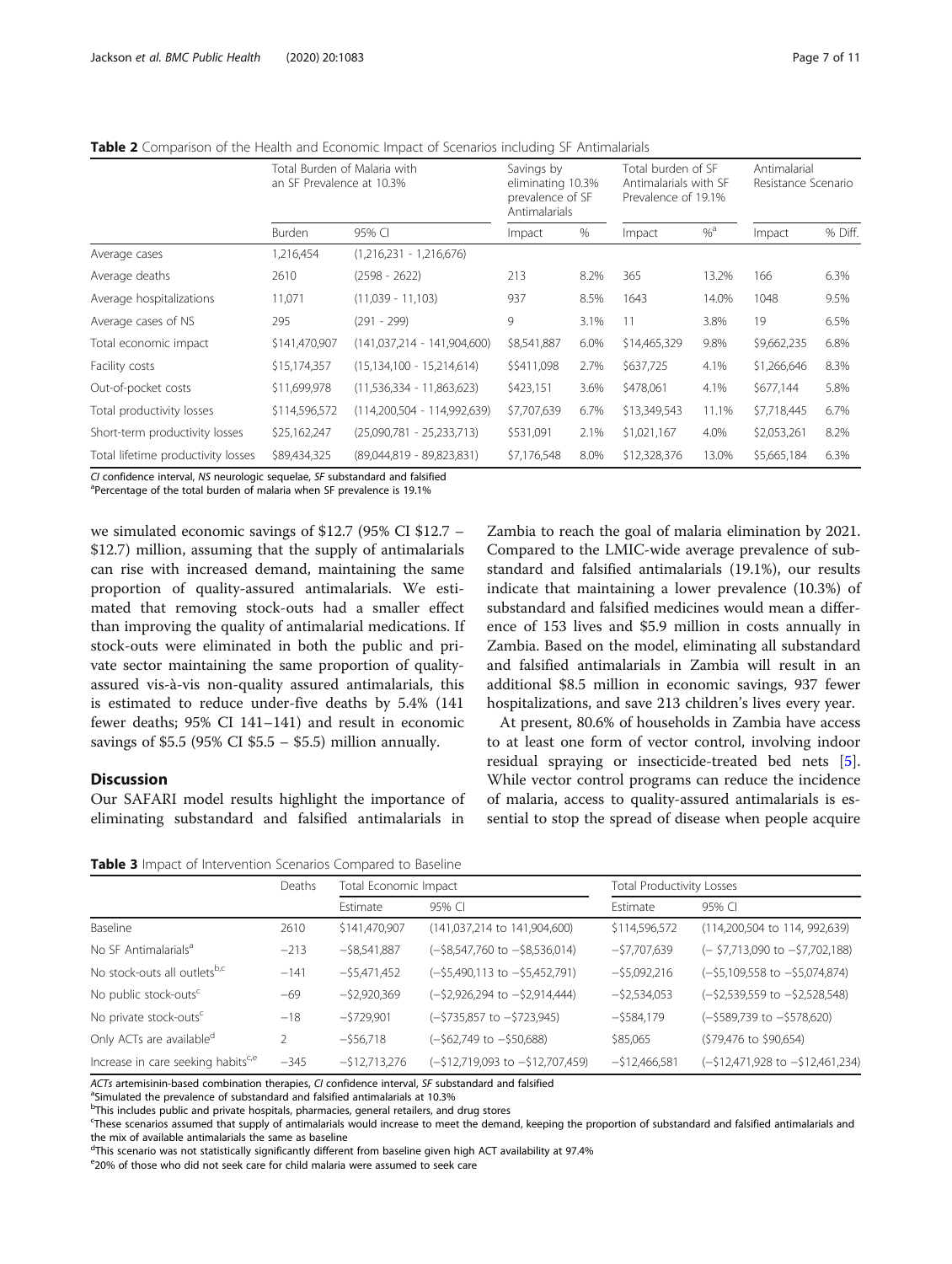malaria. Zambia currently uses the WHO medicine prequalification programme for quality-assured medicines [[49\]](#page-9-0). ZAMRA also conducts random testing of medicines through post-market surveillance using the Global Pharma Health Fund's GPHF-Minilab kits, and removes suspected substandard or falsified medicines off the market for further testing [\[16](#page-9-0), [17](#page-9-0), [50\]](#page-9-0). Wider access and use of cost-effective detection devices for substandard and falsified medicines can mean detecting and removing poorquality antimalarials more effectively.

Zambia has succeeded in centralizing access to and incentivizing the purchase of antimalarials via public facilities, but improved surveillance methods are needed throughout the supply chain to quickly identify and remove substandard and falsified antimalarials. As a landlocked country with many borders, Zambia is especially vulnerable to importation of substandard and falsified medicines. Establishing a coordinated and strategic surveillance program can prevent harm from the use of poor-quality medical products. Surveillance in the private sector should be strengthened as patients can access antimalarials through privately-run retail stores, community pharmacies, private hospitals, and private clinics.

Our model estimates that reduction of stock-outs in the public and private sector would result in 141 fewer deaths (5.4% reduction) and avert 133 hospitalizations (1% reduction), assuming current proportions of quality-assured antimalarials are made available to fill the gap in supply. Stock-outs of quality-assured ACTs in the public sector can result in patients seeking medication from alternative retailers who stock cheaper medications, such as non-ACTs and possibly poor-quality antimalarials [\[49\]](#page-9-0). Presence of unlicensed drug stores increases the risk of having poor-quality medicines in the market, as it is illegal for these stores to obtain medicines from registered wholesalers. Instead, these stores commonly acquire medicines from unregistered or cross-border vendors.

Since Zambia currently imports all of their medications, it can be challenging to meet the local demand for antimalarials. Fees charged by ZAMRA to import medicines are high – \$2000 and \$2800 per product for generic and innovator brands, respectively, and \$4000 to fast track medicine authorization. Those fees, along with the presence of sole distributorship arrangements, are perceived as barriers to increasing the supply of antimalarials and contribute to increased stock-outs [[49](#page-9-0)]. Producing high-quality medication in Zambia may be one solution to this and potential policies have been put forward that seek to support the development of Zambian medicine manufacturing. This idea has traction in Zambia where four such facilities have opened in the past 3 years. Ensuring good manufacturing practices to generate quality-assured products is essential across both imported and domestically manufactured medicines.

Access to care continues to be a challenge in rural Zambia, with only 42% of caregivers reporting to seek early treatment within 24 h for children with fever [\[51](#page-9-0)]. Improving access to care is important for reducing the burden of malaria, as seeking care earlier reduces the likelihood of complications and death. Increasing careseeking by, for example, implementing Universal Health Coverage (UHC) could result in higher use of qualityassured medicines overall, if measures to assure the quality and quantity of additional medicines are also implemented. This implies that greater numbers of people will seek care through the formal system, where medicine quality could be regulated.

At the same time, increased care-seeking can put a strain on existing systems, increasing demand for medicines sought within the system, and requiring additional resources. Our simulation of increased care-seeking assumed health systems capacity exists to treat additional patients at current levels of care but that other barriers to access care remained [\[52](#page-9-0)]. In order to see improvements from care-seeking, availability of quality-assured medicines needs to increase accordingly. If the stock of medicines would not adjust with increases in careseeking, we would expect that the benefits of increased care-seeking would be much lower, as stock-outs would worsen. Increasing care seeking and medicine utilization in a system that is not prepared could in fact worsen medicine quality if producers lower quality to stay within profit margins [[53](#page-9-0)]. Thus, the benefits of the increased care-seeking scenario would only materialize if the health system and supply of quality-assured medicines can accommodate increases in demand.

Our baseline results are similar to past estimates of under-five malaria disease burden in Zambia. Our model simulates 1.2 million under-five cases annually, which is comparable to the President's Malaria Initiative estimate that 35% of all malaria cases (3.5 million in Zambia) occur in children under five [[1,](#page-8-0) [6\]](#page-8-0). We chose to calibrate the model to the estimated number of cases from the World Malaria Report, which provides a more conservative estimate than alternatives that convert parasitic rates to case incidence [[1](#page-8-0)]. Furthermore, our model estimates 2610 under-five deaths due to malaria annually, which is similar to the United Nations Children's Fund's (UNICEF) estimates of 2558 annual deaths in 2016 [[4\]](#page-8-0).

There are several limitations to note. First, the quality and availability of data surrounding antimalarial quality in Zambia is limited, which made it difficult to capture the heterogeneity within Zambia [\[54](#page-9-0), [55](#page-10-0)]. We incorporated the most recent reliable data available at this time by conducting literature searches for model inputs. For inputs where Zambian pediatric malaria data were not available, Zambian adult inputs or pediatric inputs from neighboring countries were used. We address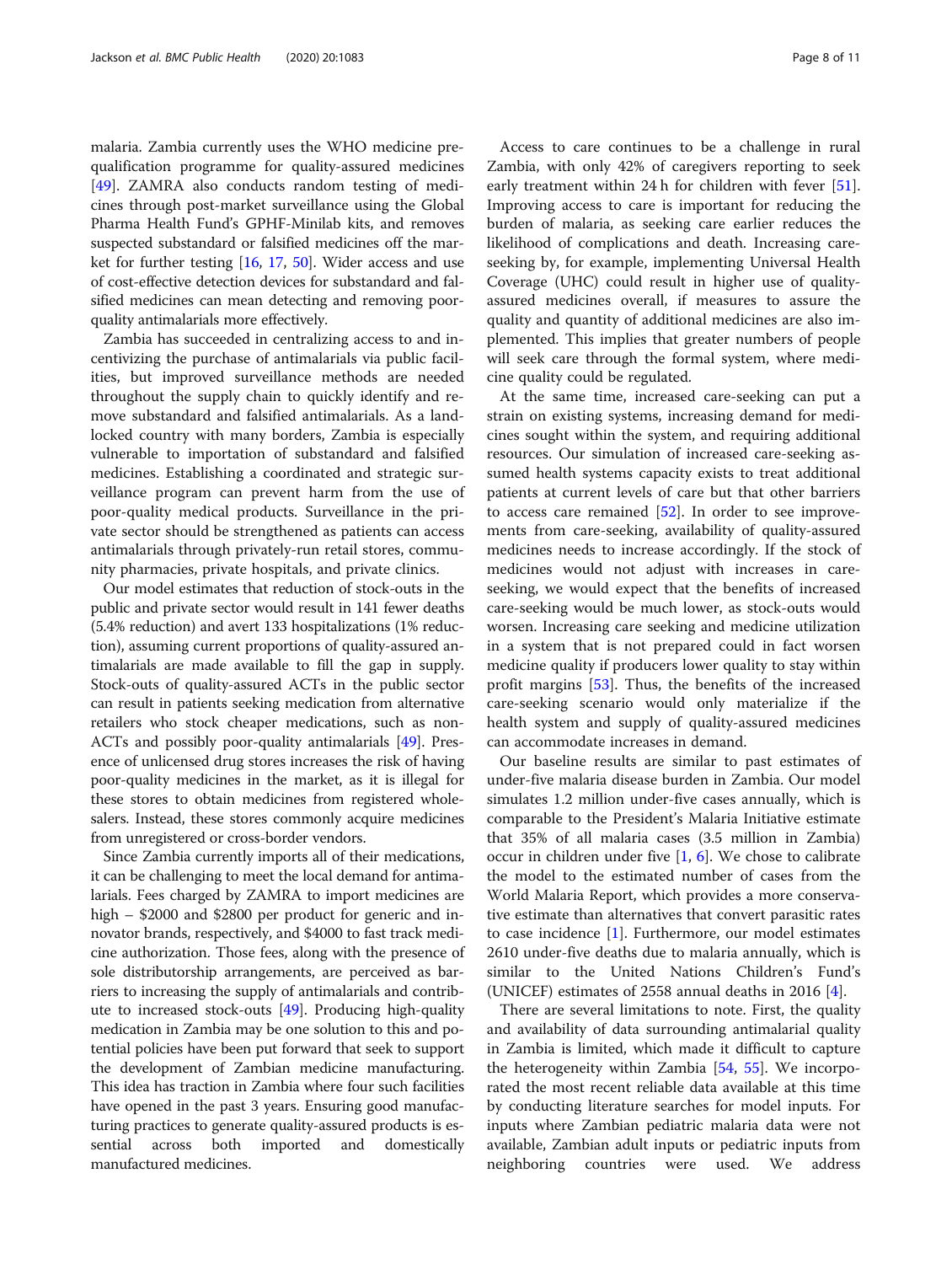<span id="page-8-0"></span>uncertainty around data inputs by probabilistically ranging variables in the model, and recording ranges across 10,000 model runs. Moreover, the prevalence of substandard and falsified medicines came from a single study in Zambia, which tested few antimalarial samples [[15\]](#page-9-0). Further studies are needed to more effectively capture the current prevalence of poor-quality medicines in Zambia using rigorous sampling and testing methods. Lastly, our study focused on the economic costs of substandard and falsified medicines rather than the costs of interventions to improve supply chains or strengthen health systems. Such analyses could be helpful to estimate the cost-benefit ratios of medicine quality interventions. Despite these limitations, we believe our health and economic impact estimates are vital to raising public awareness of the effects of substandard and falsified antimalarials in Zambia.

# Conclusions

The presence of substandard and falsified malaria medications worldwide along with the stagnation in malaria case reductions threaten global health security. This study shows that reduction of substandard and falsified antimalarials could substantially help Zambia reach the goal of malaria elimination. Zambia has successfully increased malaria prevention measures including the adoption of insecticide-treated bed nets and indoor residual spraying, but attention must also be paid to assuring antimalarial quality within the country. Increased funding and capacity building of ZAMRA and close coordination with the Ministry of Health is important to monitor and regulate the medicines supply chain, remove substandard and falsified antimalarials, and reduce stock-outs. Failing to do so would likely result in increases in malaria mortality and morbidity.

#### Abbreviations

ACTs: Artemisinin-based Combination Therapies; DHS: Demographic and Health Survey; GDP: Gross Domestic Product; LMICs: Low- and Middle-Income Countries; MIS: Malaria Indicator Survey; SAFARI: Substandard and Falsified Antimalarial Research Impact; SP: Sulfadoxine-Pyrimethamine; UNICEF: United Nations Children's Fund; USD: United States Dollars; WHO: World Health Organization; WWARN: Worldwide Antimalarial Resistance Network

#### Acknowledgements

We would like to thank Dr. Steve Taylor for his inputs for the disease model. We also thank the Global Health Economics for Pharmacy (GHEP) team at the University of North Carolina at Chapel Hill (Tatenda Yemeke, Hui-Han Chen) for their advice and support.

#### Authors' contributions

KJ compiled inputs, performed analysis, and drafted original manuscript. CH wrote model code, compiled and analyzed data, and drafted original manuscript. SL collected and analyzed data inputs for the model, and revised the manuscript. CM, TK, MI and SS interpreted data and revised the manuscript. SO conceptualized and supervised the work, interpreted data and drafted original manuscript. All authors read and approved the final manuscript.

#### Funding

National Institute of Allergy and Infectious Diseases (grant no. K23AI139343) to MMI.

#### Availability of data and materials

All data utilized during this study were taken from publicly available data and are included in this published article.

#### Ethics approval and consent to participate

Not applicable.

### Consent for publication

Not applicable.

# Competing interests The authors declare that they have no competing interests.

#### Author details

<sup>1</sup>Department of Health Policy and Management, UNC Gillings School of Global Public Health, University of North Carolina, Chapel Hill, NC, USA. 2 Division of Practice Advancement and Clinical Education, UNC Eshelman School of Pharmacy, University of North Carolina, CB#7574, Beard Hall, 115H, Chapel Hill, NC 27599, USA. <sup>3</sup>Duke Global Health Institute, Duke University, Durham, NC, USA. <sup>4</sup>Department of Pharmacy, School of Health Sciences, University of Zambia, Lusaka, Zambia. <sup>5</sup>Department of Epidemiology, Johns Hopkins Bloomberg School of Public Health, Baltimore, MD, USA. <sup>6</sup>Malaria Research Institute, Johns Hopkins Bloomberg School of Public Health, Baltimore, MD, USA. <sup>7</sup> Division of Clinical Pharmacology and Division of Infectious Diseases, Department of Medicine, Johns Hopkins University School of Medicine, Baltimore, MD, USA. <sup>8</sup>Carolina Population Center University of North Carolina, Chapel Hill, NC, USA. <sup>9</sup> Department of Maternal and Child Health, UNC Gillings School of Global Public Health, University of North Carolina, Chapel Hill, NC, USA.

#### Received: 4 January 2020 Accepted: 5 May 2020 Published online: 09 July 2020

#### References

- 1. World Health Organization. World Malaria Report 2018. Geneva: World Health Organization; 2019.
- 2. World Health Organization. 10 Facts On Malaria. Geneva: World Health Organization; 2016. Available from: [https://www.who.int/features/factfiles/](https://www.who.int/features/factfiles/malaria/en/) [malaria/en/](https://www.who.int/features/factfiles/malaria/en/). Cited 2019 April 22.
- 3. World Health Organization. World Malaria Report 2019. Geneva: World Health Organization; 2019.
- 4. United Nations Children's Fund (UNICEF). Child Mortality Data: Cause of Death. New York: UNICEF; 2019. Available from: [https://data.unicef.org/](https://data.unicef.org/topic/child-survival/under-five-mortality/#data) [topic/child-survival/under-five-mortality/#data.](https://data.unicef.org/topic/child-survival/under-five-mortality/#data) Updated March 1, 2019; Cited 2019 April 22.
- 5. President's Malaria Initiative. Country in Focus Zambia 2019. Available from: <https://www.pmi.gov/where-we-work/country-in-focus/zambia>. Cited 2019 April 15.
- 6. President's Malaria Initiative. Zambia Malaria Operational Plan FY 2019. 2019.
- The Global Fund. Sourcing & Management of Health Products 2019 Available from: [https://www.theglobalfund.org/en/sourcing-management/](https://www.theglobalfund.org/en/sourcing-management/quality-assurance/) [quality-assurance/.](https://www.theglobalfund.org/en/sourcing-management/quality-assurance/) Cited 2019 February 12.
- 8. ACTwatch Group. ACTwatch study reference document: the Republic of Zambia outlet survey 2014. Washington, DC: ACTwatch Group; 2015.
- 9. ACTwatch Group. ACTwatch Study Reference Document: The Republic of Zambia Outlet Survey 2009. Washington DC: ACTwatch Group; 2009. .
- 10. World Health Organization. Definitions of Substandard and Falsified (SF) Medical Products. Geneva: World Health Organization; 2019. Available from: [https://www.who.int/medicines/regulation/ssffc/definitions/en/.](https://www.who.int/medicines/regulation/ssffc/definitions/en/) Cited 2019 April 26.
- 11. Sachs J, Malaney P. The economic and social burden of malaria. Nature. 2002;415(6872):680–5.
- 12. Ozawa S, Evans DR, Bessias S, Haynie DG, Yemeke TT, Laing SK, et al. Prevalence and estimated economic burden of substandard and falsified medicines in low- and middle-income countries: a systematic review and meta-analysis. JAMA Netw Open. 2018;1(4):e181662.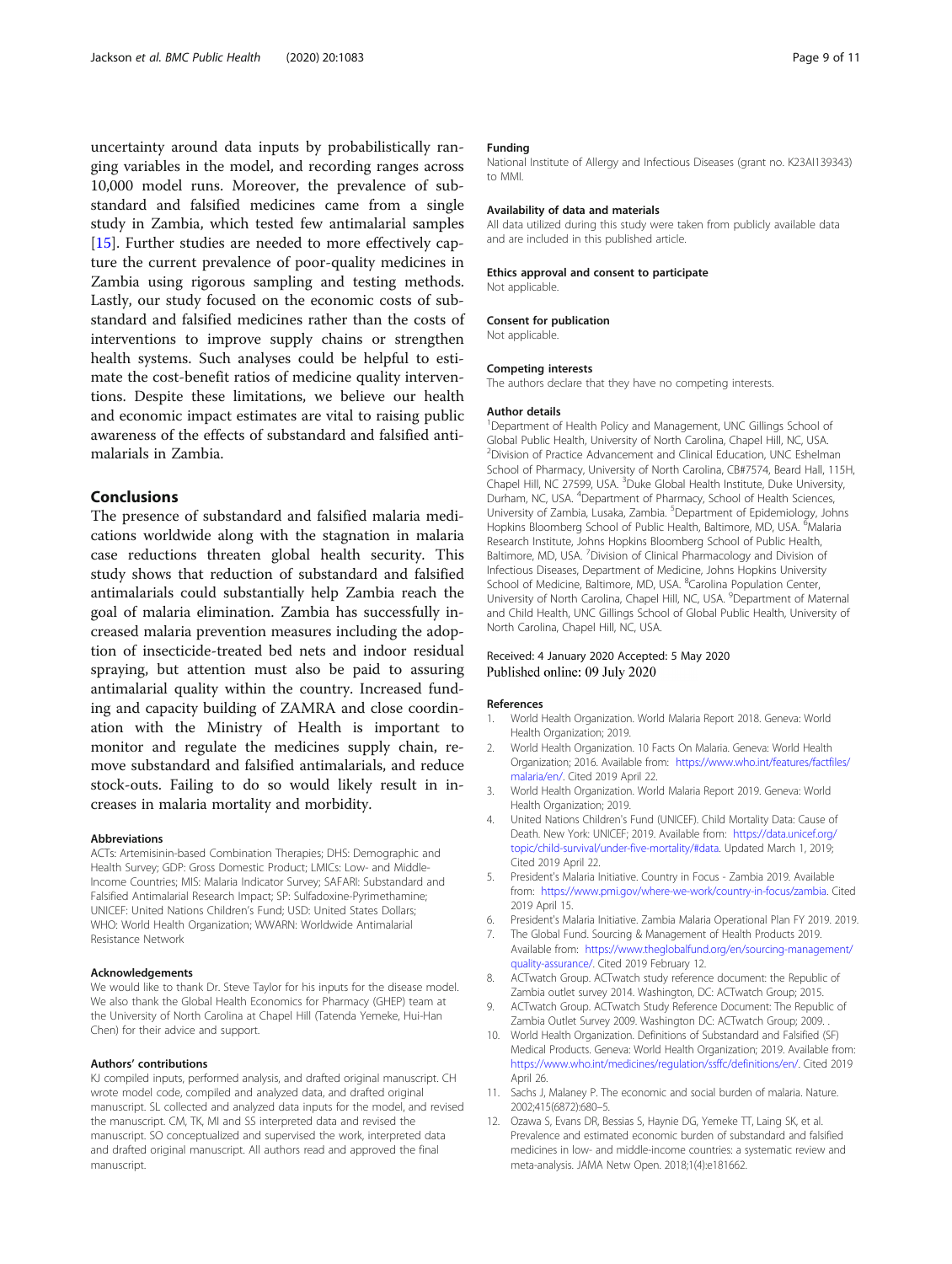- <span id="page-9-0"></span>13. Jitka Sabartova AT. Department of Essential Medicines and Pharmaceutical Policies, World Health Organization. In: Survey of the quality of selected antimalarial medicines circulating in six countries of sub-Saharan Africa. Geneva: World Health Organization; 2011.
- 14. World Health Organization. Survey of the quality of medicines identified by the UN Commission on life-saving commodities. Geneva: World Health Organization; 2016.
- 15. Bate R, Mooney L, Hess K. Medicine registration and medicine quality: a preliminary analysis of key cities in emerging markets. Res Rep Trop Med. 2010;1:89–93.
- 16. Zambia Medicines Regulatory Authority. ZAMRA conducts third rapid medicines quality verification exercises. Lusaka: Zamra; 2019. Available from: [http://www.zamra.co.zm/zamra-conducts-third-rapid-medicines-quality](http://www.zamra.co.zm/zamra-conducts-third-rapid-medicines-quality-verification-exercises/)[verification-exercises/](http://www.zamra.co.zm/zamra-conducts-third-rapid-medicines-quality-verification-exercises/). Cited 2019 Dec 1.
- 17. Zambia Medicines Regulatory Authority. ZAMRA coducts rapid medicines quality verification exercises. Lusaka: Zamra; 2019. Available from: [http://](http://www.zamra.co.zm/zamra-vonducts-rapid-medicines-quality-verification-exercises/) [www.zamra.co.zm/zamra-vonducts-rapid-medicines-quality-verification](http://www.zamra.co.zm/zamra-vonducts-rapid-medicines-quality-verification-exercises/)[exercises/](http://www.zamra.co.zm/zamra-vonducts-rapid-medicines-quality-verification-exercises/). Cited 2019 Dec 1.
- 18. World Health Organization. A study on the public health and socioeconomic impact of substandard and falsified medical products. Geneva: World Health Organization; 2017. Available from [https://www.who.](https://www.who.int/medicines/regulation/ssffc/publications/se-study-sf/en/) [int/medicines/regulation/ssffc/publications/se-study-sf/en/.](https://www.who.int/medicines/regulation/ssffc/publications/se-study-sf/en/) Cited 2019 June 1.
- 19. Ozawa S, Evans DR, Higgins CR, Laing SK, Awor P. Development of an agent-based model to assess the impact of substandard and falsified antimalarials: Uganda case study. Malar J. 2019;18(1):5.
- 20. Beargie SM, Higgins CR, Evans DR, Laing SK, Erim D, Ozawa S. The economic impact of substandard and falsified antimalarial medications in Nigeria. PLoS One. 2019;14(8):e0217910.
- 21. Okell LC, Cairns M, Griffin JT, Ferguson NM, Tarning J, Jagoe G, et al. Contrasting benefits of different artemisinin combination therapies as firstline malaria treatments using model-based cost-effectiveness analysis. Nat Commun. 2014;5:5606.
- 22. Ozawa S, Haynie DG, Bessias S, Laing SK, Ngamasana EL, Yemeke TT, et al. Modeling the economic impact of substandard and falsified Antimalarials in the Democratic Republic of the Congo. Am J Trop Med Hyg. 2019;100(5): 1149–57.
- 23. Lubell Y, Riewpaiboon A, Dondorp AM, von Seidlein L, Mokuolu OA, Nansumba M, et al. Cost-effectiveness of parenteral artesunate for treating children with severe malaria in sub-Saharan Africa. Bull World Health Organ. 2011;89(7):504–12.
- 24. Camponovo F, Bever CA, Galactionova K, Smith T, Penny MA. Incidence and admission rates for severe malaria and their impact on mortality in Africa. Malar | 2017:16(1):1
- 25. Zambia Statistics Agency, Ministry of Health (MOH) Zambia, and ICF. 2019. Zambia Demographic and Health Survey 2018. Lusaka and Rockville: Zambia Statistics Agency, Ministry of Health, and ICF.
- 26. Bassat Q, Mulenga M, Tinto H, Piola P, Borrmann S, Menéndez C, et al. Dihydroartemisinin-piperaquine and artemether-lumefantrine for treating uncomplicated malaria in African children: a randomised, non-inferiority trial. PLoS One. 2009;4(11):e7871.
- 27. Nambozi M, Van Geertruyden JP, Hachizovu S, Chaponda M, Mukwamataba D, Mulenga M, et al. Safety and efficacy of dihydroartemisinin-piperaquine versus artemether-lumefantrine in the treatment of uncomplicated plasmodium falciparum malaria in Zambian children. Malar J. 2011;10:50.
- 28. Four Artemisinin-Based Combinations (4ABC) Study Group. A head-to-head comparison of four artemisinin-based combinations for treating uncomplicated malaria in African children: a randomized trial. PLoS Med. 2011;8(11):e1001119.
- 29. Hamainza B, Masaninga F, Moonga H, Mwenda M, Chanda-kapata P, Chalwe V, et al. Therapeutic efficacy of artemether-lumefantrine on treatment of uncomplicated plasmodium falciparum mono-infection in an area of high malaria transmission in Zambia. Malar J. 2014;13:430.
- 30. Pekyi D, Ampromfi AA, Tinto H, Traoré-Coulibaly M, Tahita MC, Valéa I, et al. Four Artemisinin-based treatments in African pregnant women with malaria. N Engl J Med. 2016;374(10):913–27.
- 31. Depoortere E, Guthmann JP, Pressé J, Sipilanyambe N, Nkandu E, Balkan S, et al. Efficacy and effectiveness of the combination of sulfadoxine/ pyrimethamine and a 3-day course of artesunate for the treatment of uncomplicated falciparum malaria in a refugee settlement in Zambia. Tropical Med Int Health. 2005;10(2):139–45.
- 32. Chanda P, Hawela M, Kango M, Sipilanyambe N. Assessment of the therapeutic efficacy of a paediatric formulation of artemether-lumefantrine (Coartesiane) for the treatment of uncomplicated plasmodium falciparum in children in Zambia. Malar J. 2006;5:75.
- 33. Yeka A, Tibenderana J, Achan J, D'Alessandro U, Talisuna AO. Efficacy of quinine, artemether-lumefantrine and dihydroartemisinin-piperaquine as rescue treatment for uncomplicated malaria in Ugandan children. PLoS One. 2013;8(1):e53772.
- 34. Verret WJ, Arinaitwe E, Wanzira H, Bigira V, Kakuru A, Kamya M, et al. Effect of nutritional status on response to treatment with artemisinin-based combination therapy in young Ugandan children with malaria. Antimicrob Agents Chemother. 2011;55(6):2629–35.
- 35. Depoortere E, Guthmann JP, Sipilanyambe N, Nkandu E, Fermon F, Balkan S, et al. Adherence to the combination of sulphadoxine-pyrimethamine and artesunate in the Maheba refugee settlement, Zambia. Tropical Med Int Health. 2004;9(1):62–7.
- 36. Aspler A, Menzies D, Oxlade O, Banda J, Mwenge L, Godfrey-Faussett P, et al. Cost of tuberculosis diagnosis and treatment from the patient perspective in Lusaka, Zambia. Int J Tuberc Lung Dis. 2008;12(8):928–35.
- 37. World Health Organization. Health Service Delivery Costs Geneva, Switzerland 2010. Available from: [https://www.who.int/choice/cost](https://www.who.int/choice/cost-effectiveness/inputs/health_service/en/)[effectiveness/inputs/health\\_service/en/](https://www.who.int/choice/cost-effectiveness/inputs/health_service/en/). Cited 2019 February 11.
- 38. The World Bank. Zambia 2019. Available from: [https://data.worldbank.org/](https://data.worldbank.org/country/zambia) [country/zambia](https://data.worldbank.org/country/zambia). Cited 2019 Feb 11.
- 39. Chanda P, Castillo-Riquelme M, Masiye F. Cost-effectiveness analysis of the available strategies for diagnosing malaria in outpatient clinics in Zambia. Cost Eff Resour Alloc. 2009;7:5.
- 40. Chanda P, Masiye F, Chitah B, Sipilanyambe N, Hawela M, Banda P, et al. A cost-effectiveness analysis of artemether lumefantrine for treatment of uncomplicated malaria in Zambia. Malar J. 2007;6:21.
- 41. Comfort AB, van Dijk JH, Mharakurwa S, Stillman K, Gabert R, Korde S, et al. Hospitalizations and costs incurred at the facility level after scale-up of malaria control: pre-post comparisons from two hospitals in Zambia. Am J Trop Med Hyg. 2014;90(1):20–32.
- 42. Chanda P, Hamainza B, Moonga HB, Chalwe V, Banda P, Pagnoni F. Relative costs and effectiveness of treating uncomplicated malaria in two rural districts in Zambia: implications for nationwide scale-up of home-based management. Malar J. 2011;10:159.
- 43. Hamainza B, Moonga H, Sikaala CH, Kamuliwo M, Bennett A, Eisele TP, et al. Monitoring, characterization and control of chronic, symptomatic malaria infections in rural Zambia through monthly household visits by paid community health workers. Malar J. 2014;13:128.
- 44. Worldwide Antimalarial Resistance Network. WWARN tracker 2019. Available from: [https://www.wwarn.org/.](https://www.wwarn.org/) Cited 2019 Feb 11.
- 45. United States Treasury. Current Rates 2019. Available from: [https://fiscal.](https://fiscal.treasury.gov/reports-statements/treasury-reporting-rates-exchange/) [treasury.gov/reports-statements/treasury-reporting-rates-exchange/.](https://fiscal.treasury.gov/reports-statements/treasury-reporting-rates-exchange/) Cited 2019 Feb 11.
- 46. The World Bank. Inflation, consumer prices Zambia 2019. Available from: [https://](https://data.worldbank.org/indicator/FP.CPI.TOTL.ZG?locations=ZM) [data.worldbank.org/indicator/FP.CPI.TOTL.ZG?locations=ZM](https://data.worldbank.org/indicator/FP.CPI.TOTL.ZG?locations=ZM). Cited 2019 Feb 11.
- 47. World Health Organization. Responding to antimalarial drug resistance 2018. Available from: [https://www.who.int/malaria/areas/drug\\_resistance/](https://www.who.int/malaria/areas/drug_resistance/overview/en/) [overview/en/.](https://www.who.int/malaria/areas/drug_resistance/overview/en/) Updated 20 April 2018; cited 2019 Jan 4.
- 48. Knoema. Zambia Total population aged 0–4 years 2018. Available from: <https://knoema.com/search?query=Zambia%20population%200-4>.
- 49. Kiefer S, Patouillard E, Palafox B, Tougher S, Mpasela F, Goodman C, et al. A Qualitative Assessment of the Private Sector Antimalarial Distribution Chain in Zambia, 2009. Nairobi: ACTwatch project; 2012.
- 50. Global Pharma Health Fund. The GPHF-minilab: protection against counterfeit medicines. Giessen: Global Pharma Health Fund. Available from: [https://www.gphf.org/en/minilab/.](https://www.gphf.org/en/minilab/) Cited 2020 January 15.
- 51. Hamooya BM, Chongwe G, Dambe R, Halwiindi H. Treatment-seeking behaviour for childhood fever among caretakers of Chivuna and Magoye rural communities of Mazabuka District, Zambia: a longitudinal study. BMC Public Health. 2016;16(1):762.
- 52. Bright T, Felix L, Kuper H, Polack S. A systematic review of strategies to increase access to health services among children in low and middle income countries. BMC Health Serv Res. 2017;17(1):252.
- 53. Pisani E. How moves towards universal health coverage could encourage poor quality drugs: an essay by Elizabeth Pisani. BMJ. 2019;366:l5327.
- 54. Xie Y. Values and limitations of statistical models. Res Soc Stratif Mobil. 2011; 29(3):343–9.